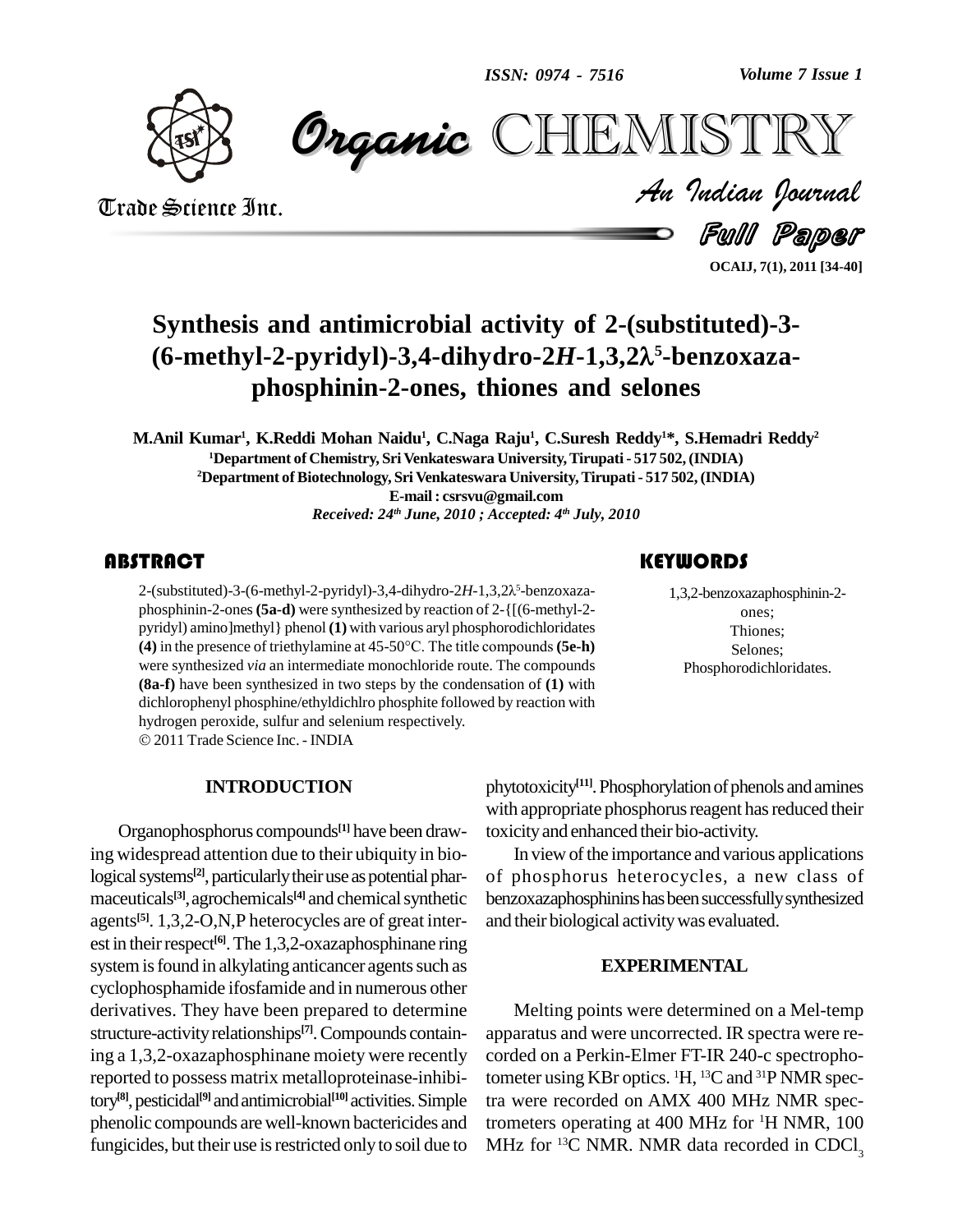

and were referenced to TMS ( $\rm{^{1}H}$  and  $\rm{^{13}C}$ ) and  $\rm{85\%}$  $H_3PO_4$  (<sup>31</sup>P). Mass spectra were recorded on a Micro-Mass Q-Tof micro AMPS MAX 10/6A, Hz 60/ 50 system fitted with a built-in inlet system. Dichlorophenyl phosphine, Ethyldichloro phosphite, Phosphorus oxychloride, phenols, salicylaldehyde, 6-methyl 2amino pyridine were procured from Sigma-Aldrich chemi-<br>cals company Inc. USA<br>min. After stirring for 3 h at 45-50°C, formation of the cals company Inc, USA.

#### **Synthesis of title compounds(5a-d)**

A solution of phosphorodichloridate **(4)** (0.002 mole) in 25mLof dryTHF was added dropwise over a period of twenty minutes to a stirred solution of 2-{[(6-methyl-2-pyridyl)amino]methyl}phenol (1, 0.002 THF at mole) and triethylamine (0.004 mole) in 30 mL of dry min at tetrahydrofuran at 0°C. After completion of the addimole) and triethylamine  $(0.004$  mole) in 30 mL of dry tion, the temperature of the reaction mixture was slowly reaction<br>raised to room temperature and stirred for 30 min. Later moved<br>the reaction mixture was heated to 45-50°C and mainraised to roomtemperature and stirred for30min.Later



tained at that temperature for three hours with stirring. Completion of the reaction was monitored by TLC analysis.Triethylamine hydrochloride wasseparated from the reaction mixture by filtration and the solvent was removed under reduced pressure. The crude product was purified by column chromatographyon silica gel (100-200 mesh) as adsorbent and ethyl acetate:hexane as eluent to afford pure product.

#### **Synthesis of the compounds(5e-h) through an intermediate (2)**

**organd** then for 4 h **Progress of the reaction was monitored by TLC. The reaction mixture was filtered and the solvent was removed from the filtrate in a rota-evaporator. The crude product was purified by column chromatography on<br>
<b>Chileming C** A solution of phosphorus oxychloride  $(0.002 \text{ mole})$ in 10 mLof dryTHF was added dropwise to a stirred solution of 1 (0.002 mole) and triethylamine (0.004 in 10 mL of dry THF was added dropwise to a stirred<br>solution of 1 (0.002 mole) and triethylamine (0.004<br>mole) in 20 mL of dry THF at 0°C over a period of 30 solution of 1 (0.002 mole) and triethylamine (0.004<br>mole) in 20 mL of dry THF at 0°C over a period of 30<br>min. After stirring for 3 h at 45-50°C, formation of the intermediate **(2)** was ascertained by TLC analysis. The reaction mixture was filtered to remove triethylamine hydrochloride. The intermediate monochloride taken in a dropping funnel was added to a strried solution of<br>sodium phenoxides (3) (0.002 mole) in 20 mL of dry<br>THF at 0-5°C. The reaction mixture was stirred for 30 sodium phenoxides (3) (0.002 mole) in 20 mL of dry<br>THF at 0-5°C. The reaction mixture was stirred for 30<br>min at room temperature and then for 4 h at 45-50 °C. reaction mixture was filtered and the solvent was removed from the filtrate in a rota-evaporator. The crude product was purified by column chromatography on

Organic CHEMISTRY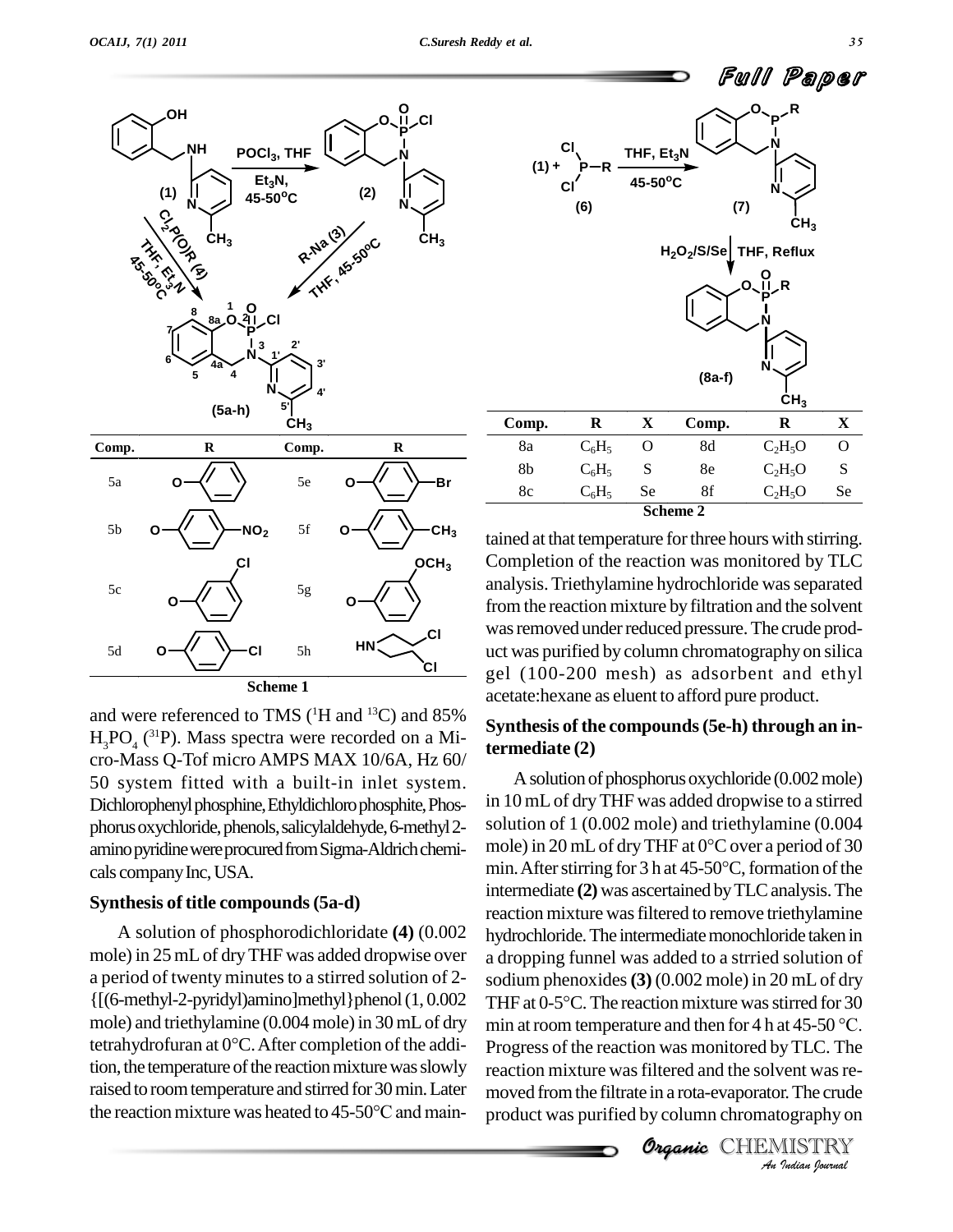silica gel (100-200 mesh, ethyl acetate:hexane) to afford pure product.

#### **Synthesis of (8a-f)**

The compounds **(8a-f)** were prepared through two-step synthetic route. Dichlorophenyl phosphine/ $(\text{F}-\text{O})$ , 900, 1109 Cm<sup>-</sup> ( $\text{F}-\text{O}-\text{C}_{\text{aroundic}}$ ), <sup>1</sup>H INMK<br>dichloroethyl phosphite (0,002 mole) in dry THE (10 (CDCl<sub>3</sub>):  $\delta$  7.65-6.56 (m, 11H, Ar-H), 5.40 (t, dichloroethyl phosphite (0.002 mole) in dryTHF (10 mL) was added dropwise to a stirred solution of **(1)**  $(0.002 \text{ mole})$  and triethylamine  $(0.004 \text{ mole})$  in 20  $\rightarrow$ mL) was added dropwise to a stirred solution of (1)  $\mu$ , 1H<br>(0.002 mole) and triethylamine (0.004 mole) in 20  $\mu$ ), 2.48<br>mL of dry THF at 0°C during 20 min under N<sub>2</sub> atmo-<br>sphere. After completion of the addition, the mL of dry THF at 0°C during 20 min under N<sub>2</sub> atmo-<br>sphere. After completion of the addition, the reaction<br>temperature was slowly raised to 45-50°C and was<br>**2-(2-chlorophenoxy)-3-(6-methyl-2-pyric** maintained at this temperature for 4 h with stirring. The completion of the reaction was monitored by TLC. After completion of the reaction, the solid triethylamine hydrochloride was removed by filtration. The filtrate containing trivalent phosphorus intermediate (7) was  $(CDCl_3)$ :  $\delta$  7.47-6.83 (m, 11H, Ar-H), 5.45 (t, J=15.2 further converted to the corresponding oxide, sulfide  $_{\text{Hz}}$ , 1 and selenide without isolation by adding hydrogen  $_{\text{CH}_2^-}$ ) peroxide, sulfur and selenium respectively at 0-5°C. 156.4 and selenide without isolation by adding hydrogen  $CH_2$ -), 2.46 (s, 3H, Ar-CH<sub>2</sub>); <sup>13</sup>C NMR (CDCl<sub>3</sub>):  $\delta$ After completion of the addition, the temperature was  $(d, 2)$ peroxide, sulfur and selenium respectively at  $0-5^{\circ}C$ . 15<br>After completion of the addition, the temperature was (d<br>raised to  $45-50^{\circ}C$  and maintained for 3 h with stirring. After completion of the reaction, it was filtered and solvent was removed under reduced pressure to  $c=8$  Hz, C-2"), 124.7 (C-6), 123.8 (d, <sup>3</sup>Jp-c=7Hz, obtain crude product. It was purified by column chro matography as described above.

#### **SPECTRALDATA**

#### **3-(6-methyl-2-pyridyl)-2-phenoxy-3,4-dihydro-2***H***- 3-(6-methyl-2-p**<br>1,3,2λ<sup>5</sup>-benzox **<sup>5</sup>-benzoxazaphosphinin-2-one (5a)**

**Analytic Compton Control**<br>Tn-c=4 Hz, C-2''& *I*<sup>'</sup>'), 118.5 (d.<br>(C- 2'), 46.8<br>Cl<sub>3</sub>): δ-7.94<br>055; Found:<br>IISTRY Yield: 83 %; m.p: 65-67°C; IR (KBr): 1228 (P=O), 945, 1183 cm<sup>-1</sup> (P-O-C<sub>aromatic</sub>); <sup>1</sup>H NMR  $_{\text{Yield:}}$ Yield: 83 %; m.p: 65-67°C; IR (KBr): 1228 (5d)<br>(P=O), 945, 1183 cm<sup>-1</sup> (P-O-C<sub>aromatic</sub>); <sup>1</sup>H NMR<br>(CDCl<sub>3</sub>):  $\delta$  7.50-7.09 (m, 11H, Ar-H), 6.82 (d, J=7.6 (P=O) Hz, 1H, Ar-H), 5.40 (t, J=15.2 Hz, 1H, -CH<sub>2</sub>-), 4.93 (dd, J=8.0, 15.6 Hz, 1H, -CH<sub>2</sub>-), 2.47 (s, 3H, Ar-Hz, 1H, Ar-H), 5.40 (t, J=15.2 Hz, 1H, -CH<sub>2</sub>-), 4.93 (CI<br>(dd, J=8.0, 15.6 Hz, 1H, -CH<sub>2</sub>-), 2.47 (s, 3H, Ar-<br>CH<sub>3</sub>); <sup>13</sup>C NMR (CDCl<sub>3</sub>):  $\delta$  156.8 (C-5'), 152.6 (d, ), 2<br><sup>2</sup>Jp-c=10 Hz, C-1'), 150.5 (d, <sup>2</sup>Jp-c=7 Hz, C-CH<sub>3</sub>); <sup>13</sup>C NMR (CDCl<sub>3</sub>):  $\delta$  156.8 (C-5'), 152.6 (d, 122,<br>
<sup>2</sup>Jp-c=10 Hz, C-1'), 150.5 (d, <sup>2</sup>Jp-c=7 Hz, C-1''), Ana<br>
150.2 (d, <sup>2</sup>Jp-c=9 Hz, C-8a), 138.1 (C-3'), 129.7 (C-2.43 (s, 3H, Ar-CH<sub>3</sub>); <sup>31</sup>P NMR (CDCI<sub>3</sub>):  $\delta$  -7.03;<br><sup>2</sup>Jp-c=10 Hz, C-1'), 150.5 (d, <sup>2</sup>Jp-c=7 Hz, C-1''), Anal. Calcd. for C<sub>19</sub>H<sub>16</sub>ClN<sub>2</sub>O<sub>3</sub>P: C, 59.00; H, 4.17;<br>150.2 (d, <sup>2</sup>Jp-c=9 Hz, C-8a), 138.1 (C-3'), 129.7 124.7 (C-6), 124.1 (d, <sup>3</sup>Jp-c=7 Hz, C-4a), 120.4 (d,  $\frac{2-1}{2}$  $3''$ & C-5''), 129.0 (C-5), 127.3 (C-7), 125.3 (C-4''),<br>124.7 (C-6), 124.1 (d, <sup>3</sup>Jp-c=7 Hz, C-4a), 120.4 (d,  $2^{-1}$ <br><sup>2</sup>Jp-c=4 Hz, C-2''&6''), 118.5 (d, <sup>3</sup>Jp-c=8 Hz, C-8), 124.7 (C-6), 124.1 (d, <sup>3</sup>Jp-c=7 Hz, C-4a), 120.4 (d, <sup>2-(2</sup><sup>2</sup>Jp-c=4 Hz, C-2''&6''), 118.5 (d, <sup>3</sup>Jp-c=8 Hz, C-8), dih<br>
117.9 (C-4'), 111.2 (C- 2'), 46.8 (-CH<sub>2</sub>), 24.3 (Ar-<br>
CH<sub>3</sub>); <sup>31</sup>P NMR (CDCl<sub>3</sub>):  $\delta$ -7.94; HRMS  $C_{19}H_{18}N_2O_3P: 353.1055$ ; Found: 353.1052 (M+H).

CHEMISTRY COMMENT

### **3-(6-methyl-2-pyridyl)-2-(4-nitrophenoxy)-3,4 dihydro-2H-1,3,2<sup>Î</sup> <sup>5</sup>-benzoxaza- phosphinin-2-one (5b)**

Yield: 68 %; m.p: 131-135 °C; IR (KBr): 1270 (P=O), 966, 1169 cm<sup>-1</sup> (P-O-C<sub>aromatic</sub>); <sup>1</sup>H NMR Yield: 68 %; m.p: 131-135°C; IR (KBr): 1270<br>(P=O), 966, 1169 cm<sup>-1</sup> (P-O-C<sub>aromatic</sub>); <sup>1</sup>H NMR<br>(CDCl<sub>3</sub>):  $\delta$  7.65-6.56 (m, 11H, Ar-H), 5.40 (t, J=15.1 Hz, 1H,  $-CH$ <sub>2</sub> $-$ ), 4.99 (dd, J=8.3, 15.8 Hz, 1H,  $-CH$ <sub>2</sub> $-$ ), 2.48 (s, 3H, Ar-CH<sub>3</sub>); <sup>31</sup>P NMR (CDCl<sub>3</sub>):  $\delta$ -4.05; Anal. Calcd. for  $C_{19}H_{16}N_3O_5P$ : C, 57.44; H, 4.06; N,

### **2-(2-chlorophenoxy)-3-(6-methyl-2-pyridyl)-3,4-** 10.58; Found : C, 57.49; H, 4.09; N, 10.62.<br>**2-(2-chlorophenoxy)-3-(6-methyl-2-pyridyl)-3,4-**<br>**dihydro-2H-1,3,2**λ<sup>5</sup>-benzoxaza- phosphinin-2-one **(5c)**

Yield: 82 %; m.p: 145-147 °C; IR (KBr): 1259 (P=O), 963, 1168 cm<sup>-1</sup> (P-O-C<sub>aromatic</sub>); <sup>1</sup>H NMR Yield: 82 %; m.p: 145-147°C; IR (KBr): 1259<br>(P=O), 963, 1168 cm<sup>-1</sup> (P-O-C<sub>aromatic</sub>); <sup>1</sup>H NMR<br>(CDCl<sub>3</sub>):  $\delta$  7.47-6.83 (m, 11H, Ar-H), 5.45 (t, J=15.2 (CDCl<sub>3</sub>): 8 7.47-6.83 (m, 11H, Ar-H), 5.45 (t, J=15.2<br>Hz, 1H, -CH<sub>2</sub>-), 5.03 (dd, J=8.0, 15.6 Hz, 1H, -<br>CH<sub>2</sub>-), 2.46 (s, 3H, Ar-CH<sub>3</sub>); <sup>13</sup>C NMR (CDCl<sub>3</sub>): 8 Hz, 1H, -CH<sub>2</sub>-), 5.03 (dd, J=8.0, 15.6 Hz, 1H, -<br>CH<sub>2</sub>-), 2.46 (s, 3H, Ar-CH<sub>3</sub>); <sup>13</sup>C NMR (CDCl<sub>3</sub>): δ<br>156.4 (C-5'), 152.4 (d, <sup>2</sup>Jp-c=10 Hz, C-1'), 150.1 (d, <sup>2</sup>Jp-c=8 Hz, C-8a), 146.7 (d, <sup>2</sup>Jp-c=7 Hz, C-156.4 (C-5'), 152.4 (d, <sup>2</sup>Jp-c=10 Hz, C-1'), 150.1<br>(d, <sup>2</sup>Jp-c=8 Hz, C-8a), 146.7 (d, <sup>2</sup>Jp-c=7 Hz, C-<br>1''), 138.1 (C-3'), 130.5 (C-3''), 129.0 (C-5), 127.9 (d, <sup>2</sup>Jp-c=8 Hz, C-8a), 146.7 (d, <sup>2</sup>Jp-c=7 Hz, C-<br>1''), 138.1 (C-3'), 130.5 (C-3''), 129.0 (C-5), 127.9<br>(C-5''), 127.6 (C-7), 126.0 (C-6''), 125.6 (d, <sup>2</sup>Jp-1"), 138.1 (C-3'), 130.5 (C-3''), 129.0 (C-5), 127.9  $(C-5'')$ , 127.6  $(C-7)$ , 126.0  $(C-6'')$ , 125.6  $(d, {}^{2}Jp-$ C-4a), 122.1 (C-4''), 118.5 (d, <sup>3</sup>Jp-c=8 Hz, C-8),<br>118.1 (C-4'), 111.4 (C-2'), 47.0 (-CH<sub>2</sub>-), 24.2 (Ar-<br>CH<sub>3</sub>); <sup>31</sup>P NMR (CDCl<sub>3</sub>):  $\delta$  -8.03; Anal. Calcd. for  $C_{19}H_{16}CIN_{2}O_{3}P$ : C, 59.00; H, 4.17; N, 7.24; Found : C, 59.08; H, 4.14; N, 7.20.

### **2-(4-chlorophenoxy)-3-(6-methyl-2-pyridyl)-3,4-** : C, 59.08; H, 4.14; N, 7.20.<br>**2-(4-chlorophenoxy)-3-(6-methyl-2-pyridyl)-3,4-**<br>dihydro-2H-1,3,2λ<sup>5</sup>-benzoxaza- phosphinin-2-one **(5d)**

Yield: 81 %; m.p: 124-126 °C; IR (KBr): 1265 (P=O), 980, 1159 cm<sup>-1</sup> (P-O-C<sub>aromatic</sub>); <sup>1</sup>H NMR Yield: 81 %; m.p: 124-126°C; IR (KBr): 1265<br>(P=O), 980, 1159 cm<sup>-1</sup> (P-O-C<sub>aromatic</sub>); <sup>1</sup>H NMR<br>(CDCl<sub>3</sub>):  $\delta$  7.65-6.56 (m, 11H, Ar-H), 5.40 (t, J=15.0 Hz, 1H, -CH<sub>2</sub>-), 4.95 (dd, J=8.0, 15.2 Hz, 1H, -CH<sub>2</sub>- $(CDCl<sub>3</sub>)$ :  $\delta$  7.65-6.56 (m, 11H, Ar-H), 5.40 (t, J=15.0 Anal. Calcd. for  $C_{19}H_{16}CIN_{2}O_{3}P$ : C, 59.00; H, 4.17; N, 7.24; Found: C, 59.06; H, 4.19; N, 7.23.

### **2-(4-bromophenoxy)-3-(6-methyl-2-pyridyl)-3,4-** N, 7.24; Found: C, 59.06; H, 4.19; N, 7.25.<br>**2-(4-bromophenoxy)-3-(6-methyl-2-pyridyl)-3,4-**<br>dihydro-2H-1,3,2λ<sup>5</sup>-benzoxaza- phosphinin-2-one **(5e)**

Yield: 80 %; m.p: 83-85°C; IR (KBr): 1266 (P=O), 979, 1173 cm<sup>-1</sup> (P-O-C<sub>aromatic</sub>); <sup>1</sup>H NMR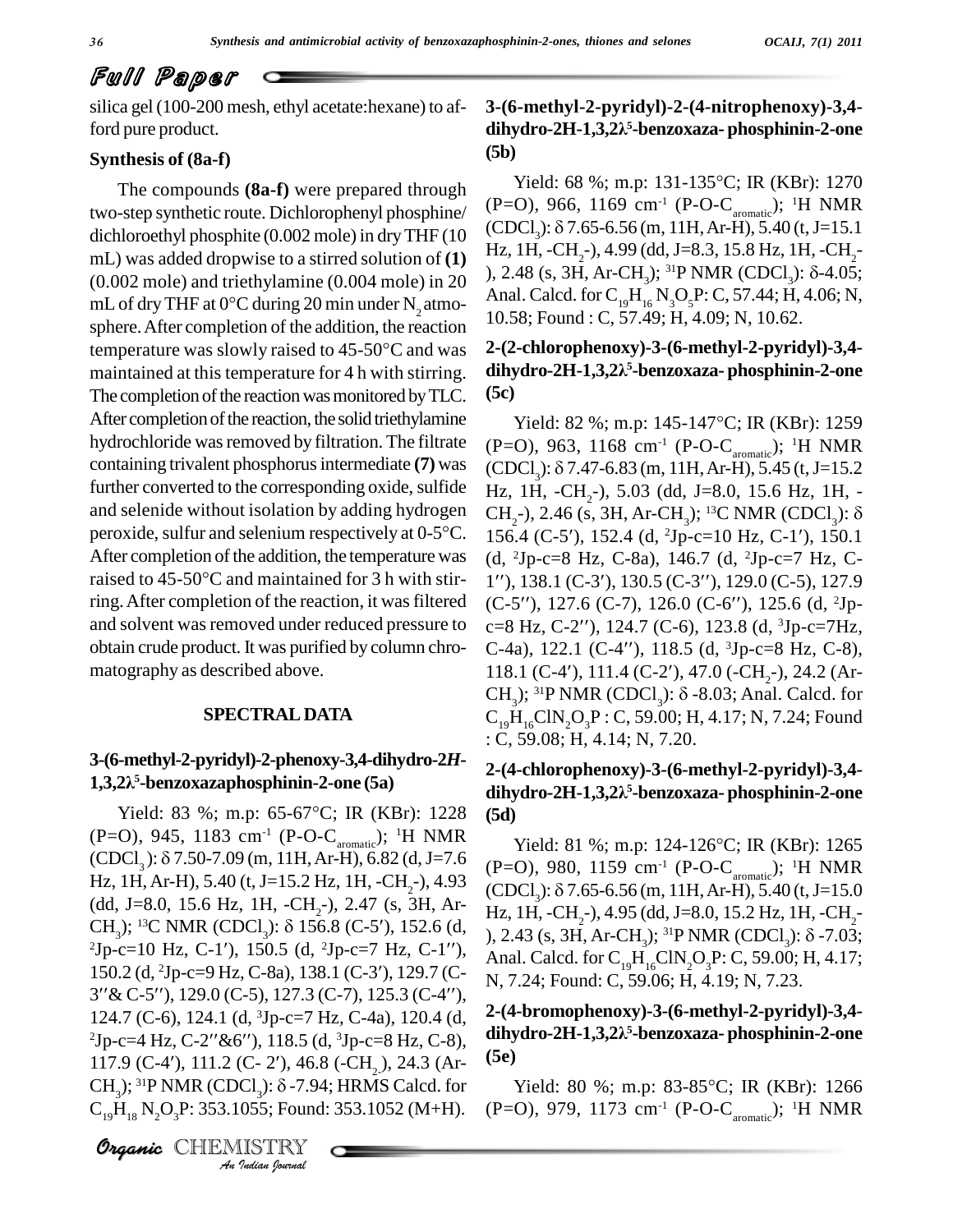(CDCl<sub>3</sub>):  $\delta$  7.31-6.67 (m, 11H, Ar-H), 5.36 (t, J=14.8 N, 10.5) Hz, 1H, -CH<sub>2</sub>-), 4.92 (dd, J=8.8, 15.2 Hz, 1H, -CH<sub>2</sub>-<br>), 2.46 (s, 3H, Ar-CH<sub>2</sub>); <sup>13</sup>C NMR (CDCl<sub>2</sub>):  $\delta$  157.0 (CDCl<sub>3</sub>): 8 7.31-6.67 (m, 11H, Ar-H), 5.36 (t, J=14.8 N, 10.:<br>Hz, 1H, -CH<sub>2</sub>-), 4.92 (dd, J=8.8, 15.2 Hz, 1H, -CH<sub>2</sub>-<br>), 2.46 (s, 3H, Ar-CH<sub>3</sub>); <sup>13</sup>C NMR (CDCl<sub>3</sub>): 8 157.0 **1.3.2** $\lambda$ <sup>5</sup> Hz, 1H, -CH<sub>2</sub>-), 4.92 (dd, J=8.8, 15.2 Hz, 1H, -CH<sub>2</sub>-<br>), 2.46 (s, 3H, Ar-CH<sub>3</sub>); <sup>13</sup>C NMR (CDCl<sub>3</sub>): δ 157.0<br>(C-5'), 152.4 (d, <sup>2</sup>Jp-c=10 Hz, C-1'), 150.0 (d, <sup>2</sup>Jp-), 2.46 (s, 3H, Ar-CH<sub>3</sub>); <sup>13</sup>C NMR (CDCl<sub>3</sub>):  $\delta$  157.0<br>(C-5'), 152.4 (d, <sup>2</sup>Jp-c=10 Hz, C-1'), 150.0 (d, <sup>2</sup>Jp-<br>c=8 Hz, C-1''), 149.6 (d, <sup>2</sup>Jp-c=8 Hz, C-8a), 138.3 (C-5'), 152.4 (d, <sup>2</sup>Jp-c=10 Hz, C-1'), 150.0 (d, <sup>2</sup>Jp-<br>c=8 Hz, C-1''), 149.6 (d, <sup>2</sup>Jp-c=8 Hz, C-8a), 138.3<br>(C-3'), 132.9 (C-3'' & C-5''), 129.2 (C-5), 127.3 (P=O)  $(C-7)$ , 124.9 (C-6), 123.9 (d, <sup>2</sup>Jp-c=8 Hz, C-4a),  $(CDCl_3)$ :  $\delta$  7.78-7.08 (m, 11H, Ar-H), 6.69 (d, J=7.6 (C-3'), 132.9 (C-3'' & C-5''), 129.2 (C-5), 127.3 (P<br>(C-7), 124.9 (C-6), 123.9 (d, <sup>2</sup>Jp-c=8 Hz, C-4a), (C<br>122.2 (d, J=5 Hz, C-2''&6'), 118.4 (d, J=9 Hz, C-8), H (C-7), 124.9 (C-6), 123.9 (d, <sup>2</sup>Jp-c=8 Hz, C-4a), (CDCl<sub>3</sub>,<br>122.2 (d, J=5 Hz, C-2''&6'), 118.4 (d, J=9 Hz, C-8), Hz, 1H,<br>117.3 (C-4'), 111.9 (C-4''), 111.0 (C-2'), 47.1 (-CH<sub>2</sub>), 5.07<br>), 24.2 (Ar-CH<sub>3</sub>); <sup>31</sup>P NMR (CDCl<sub></sub> Calcd for  $C_{19}H_{17}BrN_2O_3P$ : 431.0160; Found: 431.0166 (M+H) and 433.0114 (M+H+2).

# **451.0166 (M+H) and 435.0114 (M+H+2).**<br> **2-(4-methylphenoxy)-3-(6-methyl-2-pyridyl)-3,4-** (d, <sup>1</sup>J<sub>I</sub> dihydro-2H-1,3,2λ<sup>5</sup>-benzoxaza- phosphinin-2-one (d, <sup>1</sup>J<sub>I</sub> δ **(5f)**

(P=O), 975, 1161 cm<sup>-1</sup> (P-O-C<sub>aromatic</sub>); <sup>1</sup>H NMR ppm; HRI Yield: 79 %; m.p: 70-73°C; IR (KBr): 1275 (-CH<sub>2</sub>)<br>(P=O), 975, 1161 cm<sup>-1</sup> (P-O-C<sub>aromatic</sub>); <sup>1</sup>H NMR ppm; *H*<br>(CDCl<sub>3</sub>):  $\delta$  7.65-6.56 (m, 11H, Ar-H), 5.32 (t, J=14.6 Found: Hz, 1H,  $-CH_2$ -), 4.98 (dd, J=8.2, 14.8 Hz, 1H,  $-CH_2$ -), 2.45 (s, 3H, CH<sub>3</sub>), 2.20 (s, 3H, OArCH<sub>3</sub>); <sup>31</sup>P NMR<br>(CDCl<sub>3</sub>):  $\delta$  -9.05; Anal. Calcd. for C<sub>20</sub>H<sub>19</sub>N<sub>2</sub>O<sub>3</sub>P: C, (65.57; H, 5.23; N, 7.65; Found : C, 65.51; H, 5.21; N, 7.69.

### **2-(3-methoxyphenoxy)-3-(6-methyl-2-pyridyl)-3,4 dihydro-2H-1,3,2<sup>Î</sup> <sup>5</sup>-benzoxaza- phosphinin-2-one (5g)**

980, 1168 cm<sup>-1</sup> (P-O-C<sub>aromatic</sub>); <sup>1</sup>H NMR (CDCl<sub>3</sub>): δ 7.61-6.53 (m, 11H, Ar-H), 5.45 (t, J=15.1 Hz, 1H, -  $CH<sub>2</sub>$ -), 4.91 (dd, J=6.7, 15.8 Hz, 1H, -CH<sub>2</sub>-), 3.72 (s, 3H, OCH<sub>3</sub>), 2.48 (s, 3H, Ar-CH<sub>3</sub>); <sup>31</sup>P NMR Yield: CH<sub>2</sub>-), 4.91 (dd, J=6.7, 15.8 Hz, 1H, -CH<sub>2</sub>-), 3.72<br>
(s, 3H, OCH<sub>3</sub>), 2.48 (s, 3H, Ar-CH<sub>3</sub>); <sup>31</sup>P NMR<br>
(CDCl<sub>3</sub>):  $\delta$ -8.31; Anal. Calcd. for C<sub>20</sub>H<sub>19</sub>N<sub>2</sub>O<sub>4</sub>P : C, (P=<br>
62.83; H, 5.01; N, 7.33; Found : C, 62.86; H, N, 7.38.

### **2-[di(2-chloroethyl)amino]-3-(6-methyl-2-pyridyl)-** N, *1.3*8.<br>**2-[di(2-chloroethyl)amino]-3-(6-1<br><b>3,4-dihydro-2H-1,3,2**λ<sup>5</sup>-benzox **<sup>5</sup>-benzoxazaphosphinin-2 one (5h)**

Yield:  $78\%$ ; m.p:  $78-81\degree C$ ; IR(KBr): 1259(P=O), 965, 1175 cm<sup>-1</sup> (P-O-C<sub>aromatic</sub>); <sup>1</sup>H NMR (CDCl<sub>3</sub>): δ 7.25-6.63 (m, 7H, Ar-H), 5.36 (t, J=14.8 Hz, 1H, - CH<sub>2</sub>-), 4.82 (dd, J=8.2, 15.2 Hz, 1H, -CH<sub>2</sub>-), 2.45 968, 1<br>(s, 3H, Ar-CH<sub>3</sub>), 4.04-3.92 (m, 4H, N(CH<sub>2</sub>)<sub>2</sub>), 3.14-7.42-6<br>3.02 (m, 4H, (CH<sub>2</sub>Cl)<sub>2</sub>); <sup>31</sup>P NMR (CDCl<sub>3</sub>):  $\delta$ -7.12; CH<sub>2</sub>-),  $(s, 3H, Ar-CH<sub>3</sub>), 4.04-3.92$  (m, 4H, N(CH<sub>2</sub>)<sub>2</sub>, 3.14-3.02 (m, 4H, (CH<sub>2</sub>Cl)<sub>2</sub>); <sup>31</sup>P NMR (CDCl<sub>3</sub>):  $\delta$ -7.12; CH<sub>2</sub>-), 4.97 (dd, J=8.4, 14.8 Hz, 1H, -CH<sub>2</sub>-), 4.56-Anal. Calcd. for  $C_{17}H_{20}Cl_2N_3O_2P$ : C, 51.01; H, 5.04;

#### N, 10.50; Found : C, 51.09; H, 5.07; N, 10.55.

#### **3-(6-methyl-2-pyridyl)-2-phenyl-3,4-dihydro-2H-** N, 10.50; Foun<br>**3-(6-methyl-2-<sub>]</sub><br>1,3,2λ<sup>5</sup>-benzox**: **<sup>5</sup>-benzoxazaphosphinin-2-one (8a)**

**2-(4-methylphenoxy)-3-(6-methyl-2-pyridyl)-3,4-** C-6"), 131.7 (C-4"), 129.3 (C-3" & C-5"), 129.7<br>(C-7)  $\frac{129.3}{\text{cm}^2}$  ${}^{3}Jp-c=5$  Hz, C-8), 117.1 (C-4'), 109.7 (C-2'), 45.9<br>Yield: 79 %; m.p: 70-73°C; IR (KBr): 1275 (-CH<sub>2</sub>), 24.2 (Ar-CH<sub>2</sub>); <sup>31</sup>P NMR (CDCl<sub>3</sub>):  $\delta$  14.2 Yield: 84 %; m.p: 150-152 °C; IR (KBr): 1230 (P=O), 915, 1125 cm<sup>-1</sup> (P-O-C<sub>aromatic</sub>); <sup>1</sup>H NMR Yield: 84 %; m.p: 150-152°C; IR (KBr): 1230<br>(P=O), 915, 1125 cm<sup>-1</sup> (P-O-C<sub>aromatic</sub>); <sup>1</sup>H NMR<br>(CDCl<sub>3</sub>):  $\delta$  7.78-7.08 (m, 11H, Ar-H), 6.69 (d, J=7.6 Hz, 1H, Ar-H), 5.20 (dd, J=11.6, 15.2 Hz, 1H, -CH<sub>2</sub>-<br>), 5.07 (dd, J=10.0, 15.2 Hz, 1H, -CH<sub>2</sub>-), 2.39 (s,<br>3H, Ar-CH<sub>3</sub>); <sup>13</sup>C NMR (CDCl<sub>3</sub>):  $\delta$  156.8 (C-5'),<br>153.3 (d, <sup>2</sup>Jp-c=10 Hz, C-1'), 150.0 (d, <sup>2</sup>Jp-c=9 Hz, 3H, Ar-CH<sub>3</sub>); <sup>13</sup>C NMR (CDCl<sub>3</sub>): δ 156.8 (C-5'),<br>153.3 (d, <sup>2</sup>Jp-c=10 Hz, C-1'), 150.0 (d, <sup>2</sup>Jp-c=9 Hz,<br>C-8a), 137.9 (C-3'), 132.5 (d, <sup>2</sup>Jp-c=3 Hz, C-2''& 153.3 (d, <sup>2</sup>Jp-c=10 Hz, C-1'), 150.0 (d, <sup>2</sup>Jp-c=9 Hz,<br>C-8a), 137.9 (C-3'), 132.5 (d, <sup>2</sup>Jp-c=3 Hz, C-2''&<br>C-6''), 131.7 (C-4''), 129.3 (C-3''& C-5''), 129.7 C-8a), 137.9 (C-3'), 132.5 (d, <sup>2</sup>Jp-c=3 Hz, C-2" & 125.8 (d, <sup>3</sup>Jp-c=7 Hz, C-4a), 124.5 (C-6), 118.8 (d,  $(d, {}^{1}Jp-c=177 \text{ Hz}, C-1''), 128.6 (C-5), 127.3 (C-7),$  $(-CH<sub>2</sub>), 24.2$  (Ar-CH<sub>3</sub>); <sup>31</sup>P NMR (CDCl<sub>3</sub>):  $\delta$  14.2 ppm; HRMS Calcd for  $C_{19}H_{17}N_2O_2PNa$ : 359.0925; Found: 359.0929 (M+Na).

#### **3-(6-methyl-2-pyridyl)-2-phenyl-3,4-dihydro-2H-** 1,0una: 359.09<br>**3-(6-methyl-2-**<br>**1,3,2**λ<sup>5</sup>-benzox: **<sup>5</sup>-benzoxazaphosphinin-2-thione (8b)**

 $Y$ ield: 80%; m.p: 92-94°C; IR(KBr): 1273(P=O), 353.0875 (M+H) Yield: 80 %; m.p: 115-117 °C; IR (KBr): 775(P=S), 913, 1179 cm<sup>-1</sup> (P-O-C<sub>aromatic</sub>); <sup>1</sup>H NMR (CDCl<sub>3</sub>): 7.90-6.66 (m, 12H, Ar-H), 5.28 (t, J=14.4<br>Hz, 1H, -CH<sub>2</sub>-), 5.05 (dd, J=9.6, 14.8 Hz, 1H, -CH<sub>2</sub>-<br>), 2.37 (s, 3H, Ar-CH<sub>3</sub>); <sup>31</sup>P NMR (CDCl<sub>3</sub>): δ 75.67; Hz, 1H, -CH<sub>2</sub>-), 5.05 (dd, J=9.6, 14.8 Hz, 1H, -CH<sub>2</sub>-HRMS Calcd for  $C_{10}H_{18}N_{2}OPS$ : 353.0877; Found: 353.0875 (M+H).

#### **3-(6-methyl-2-pyridyl)-2-phenyl-3,4-dihydro-2H-** 353.0875 (M+F<br>**3-(6-methyl-2-<sub>)</sub><br>1,3,2)***§***-benzox <sup>5</sup>-benzoxazaphosphinin-2-selone (8c)**

Yield: 78 %; m.p: 110-113 °C; IR(KBr): 630 (P=Se), 950, 1180cm<sup>-1</sup> (P-O-C<sub>aromatic</sub>); <sup>1</sup>H NMR (CDCl<sub>3</sub>): 7.54-6.73 (m, 12H, Ar-H), 5.23 (t, J=15.2<br>Hz, 1H, -CH<sub>2</sub>-), 4.94 (dd, J=8.4, 14.8 Hz, 1H, -CH<sub>2</sub>-<br>), 2.51(s, 3H, Ar-CH<sub>3</sub>); <sup>31</sup>P NMR (CDCl<sub>3</sub>): δ 79.79; Hz, 1H, -CH<sub>2</sub>-), 4.94 (dd, J=8.4, 14.8 Hz, 1H, -CH<sub>2</sub>-<br>), 2.51(s, 3H, Ar-CH<sub>2</sub>); <sup>31</sup>P NMR (CDCl<sub>3</sub>): δ 79.79; HRMS Calcd for  $C_{19}H_{18}N_2$ OPSe: 401.0322; Found: 401.0322 (M+H).

## **2-ethoxy-3-(6-methyl-2-pyridyl)-3,4-dihydro-2H- 1,3,2<sup>Î</sup> <sup>5</sup>-benzoxazaphosphinin-2-one (8d)**

**Yield: 78%; Viscous liquid; IR (KBr): 1259(P=O),**<br>1164 april (**D.O.C.**), ULIMAR (CDCL) 968, 1164 cm<sup>-1</sup> (P-O-C<sub>aromatic</sub>); <sup>1</sup>H NMR (CDCl<sub>3</sub>):<br>7.42-6.75 (m, 7H, Ar-H), 5.27 (t, J=15.2 Hz, 1H, -<br>CH<sub>2</sub>-), 4.97 (dd, J=8.4, 14.8 Hz, 1H, -CH<sub>2</sub>-), 4.56-<br>4.49 (m, 2H, -OCH<sub>2</sub>), 2.39 (s, 3H, Ar-CH<sub>3</sub>), 1.39 (t,<br>**Org** 7.42-6.75 (m, 7H, Ar-H), 5.27 (t, J=15.2 Hz, 1H, - 4.49 (m, 2H, -OCH<sub>2</sub>), 2.39 (s, 3H, Ar-CH<sub>3</sub>), 1.39 (t,

Organic CHEMISTRY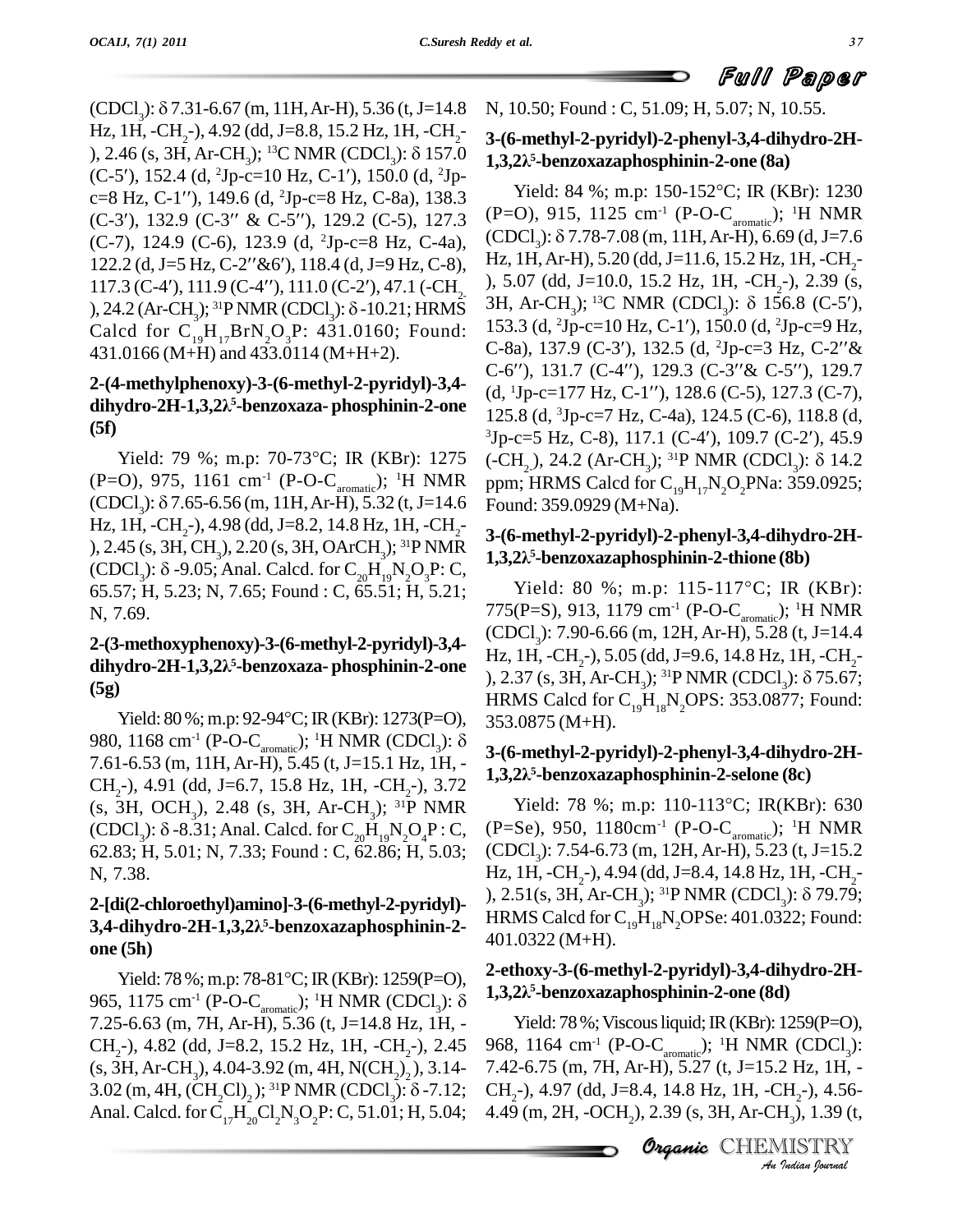J=6.2 Hz, 3H, -CH<sub>2</sub>); <sup>31</sup>P NMR (CDCl<sub>2</sub>):  $\delta$  10.12; Anal. Calcd. for  $C_{15}H_{17}N_2O_3P$ : C, 59.21; H, 5.63; N, 9.21; Found : C, 59.29; H, 5.67; N, 9.25.

| TABLE 1 : Antifungal activity of compounds (5a-h) and (8a-f) |  |
|--------------------------------------------------------------|--|
|--------------------------------------------------------------|--|

## **2-ethoxy-3-(6-methyl-2-pyridyl)-3,4-dihydro-2H- 1,3,2<sup>Î</sup> <sup>5</sup>-benzoxazaphosphinin-2-thione (8e)**

Yield: 76%; Viscous liquid; IR (KBr): 793 (P=S), 946, 1172 cm<sup>-1</sup> (P-O-C<sub>aromatic</sub>); <sup>1</sup>H NMR (CDCl<sub>3</sub>): 7.49-6.74 (m, 7H, Ar-H), 5.22 (t, J=15.2 Hz, 1H,  $-CH_2$ ), 4.87 (dd, J=8.4, 14.8 Hz, 1H,  $-CH_2$ -), 4.46-<br>4.37 (m, 2H,  $-OCH_2$ ), 2.43 (s, 3H, Ar-CH<sub>3</sub>), 1.37 (t, J=6.4 Hz, 3H, -CH<sub>3</sub>); <sup>31</sup>P NMR (CDCl<sub>3</sub>):  $\delta$  56.29; HRMS Calcd for  $C_{15}H_{18}N_2O_2PS$ : 321.0826; Found: 321.0825 (M+H).

#### **2-ethoxy-3-(6-methyl-2-pyridyl)-3,4-dihydro-2H-** 321.0825 (M+F<br>**2-ethoxy-3-(6-1**<br>**1,3,2**),<sup>5</sup>-benzox **<sup>5</sup>-benzoxazaphosphinin-2-selone ( 8f)**

Yield: 73 %; Viscous liquid; IR (KBr): 647 (P=Se), 958, 1182 cm<sup>-1</sup> (P-O-C<sub>aromatic</sub>); <sup>1</sup>H NMR (CDCl<sub>3</sub>): 7.52-6.83 (m, 7H, Ar-H), 5.17 (t, J=15.2 Hz, 1H, - CH<sub>2</sub>-), 4.90 (dd, J=8.4, 14.8 Hz, 1H, -CH<sub>2</sub>-), 4.36-<br>4.29 (m, 2H, -OCH<sub>2</sub>), 2.49 (s, 3H, Ar-CH<sub>3</sub>), 1.34 (t, J=6.0 Hz, 3H, -CH<sub>3</sub>); <sup>31</sup>P NMR (CDCl<sub>3</sub>):  $\delta$  63.51; HRMS Calcd for  $C_{15}H_{17}N_2O_2P$ SeNa: 391.0091; Found: 391.0091(M+Na).

#### **RESULTSAND DISCUSSION**

2-(substituted)-3-(6-methyl-2-pyridyl)-3,4-dihydro- 2-(substituted)-3-(6-methyl-2-pyridyl)-3,4-dihydro-<br>2*H*-1,3,2 $\lambda$ <sup>5</sup>-benzoxazaphos phinin-2-ones (5a-d) were thetic synthesized by reaction of equimolar quantities of 2- {[(6-methyl-2-pyridyl)amino]methyl}phenol**(1)**withvari ous aryl phosphorodichloridates**(4)** in dry tetrahydrofuran in the presence of dry triethylamine at 45-50°C (Scheme 1).

phosphorodichloridates (4). Cyclisation of amino phenol **(1)** with various aryl phosphorodichloridates**(4)**takes place smoothlyin dry tetrahydrofuran (THF) in the presence of triethylamine in 4-5hours.Reactionof**(1)**withphosphorodichloridatesis anucleophilic substitution reaction where the nitrogen/oxygenatomoftheamino/hydroxylgroupofthephenolicmoiety of the (1) attacks the electrophilic phosphorus atom of the

*Indian*<br>Indian *Indian*<br>*I*<br>*IISTRY*<br>*Indian Iournal* Alternatively, some of the title compounds (5e-h) were synthesized through the intermediate monochloride 775-7  $(2)$  which is prepared by condensation of  $(1)$  with phosphorus oxychloride in the presence of dry triethylamine

Organic CHEMISTRY

|             | Zone of inhibition (mm) |                                   |                    |         |  |  |  |
|-------------|-------------------------|-----------------------------------|--------------------|---------|--|--|--|
| Compd.      |                         | Colletotrichum<br>gloeosporioides | Sclerotium rolfsii |         |  |  |  |
|             |                         | 250 ppm 500 ppm                   | $250$ ppm          | 500 ppm |  |  |  |
| 5a          | 0.0                     | 2.5                               | 0.0                | 8.8     |  |  |  |
| 5b          | 2.0                     | 0.8                               | 1.5                | 0.0     |  |  |  |
| 5c          | 0.0                     | 2.5                               | 7.0                | 0.0     |  |  |  |
| 5d          | 0.5                     | 1.0                               | 0.0                | 1.0     |  |  |  |
| 5e          | 2.3                     | 0.0                               | 4.5                | 7.0     |  |  |  |
| 5f          | 0.5                     | 1.0                               | 0.0                | 0.5     |  |  |  |
| 5g          | 0.0                     | 0.5                               | 0.0                | 0.8     |  |  |  |
| 5h          | 4.3                     | 5.3                               | 3.3                | 8.8     |  |  |  |
| 8a          | 7.5                     | 10.5                              | 1.3                | 0.0     |  |  |  |
| 8b          | 0.0                     | 0.3                               | 7.0                | 8.0     |  |  |  |
| 8c          | 12.0                    | 13.8                              | 5.0                | 3.3     |  |  |  |
| 8d          | 0.5                     | 1.5                               | 0.0                | 1.0     |  |  |  |
| 8e          | 1.0                     | 1.8                               | 0.0                | 0.0     |  |  |  |
| 8f          | 2.5                     | 3.0                               | 2.0                | 3.3     |  |  |  |
| Carbendazim | 19.0                    | 19.5                              | 19.0               | 19.3    |  |  |  |

in dry THF at  $45\text{-}50^{\circ}\text{C}$ . On subsequent reaction of the intermediate monochloride with sodium phenoxides (3) undersimilar conditions gave **(5e-h)** (Scheme 1). For these condensations dry THF was found to be an ideal solvent since the reactants readily dissolved in it and reacted without thermal decomposition.

A few of the title compounds such as oxide, sulfide, selenides**(8a-f)** were prepared through a two step synthetic route involving condensation of**(1)** with dichlorophenyl phosphine/ethyldichlrophosphite in the presence of triethylamine in dry THF to form the corresponding trivalent phosphorusintermediate **(7)**, it was further converted to the corresponding oxide, sulfide, and selenide by reaction with hydrogen peroxide, sulfur and selenium respectively, under reflux conditions in THF. (Scheme 2).

The crude products were purified by column chromatography on silica gel. The synthetic and analytical data of **(5a-h)** and **(8a-f)** are given in the experimental part.

The IR spectra showed characteristic bands **[12,13]** for P=O, P=S, P=Se and P-O-C<sub>arom</sub> at  $1275-1228$ , 775-793, 630-647 and 1183-1125 cm-1 respectively. The C-4 methylene protons of **(5a-h)**, **(8a-f)** reso nated as triplet and doublet of doublet in the region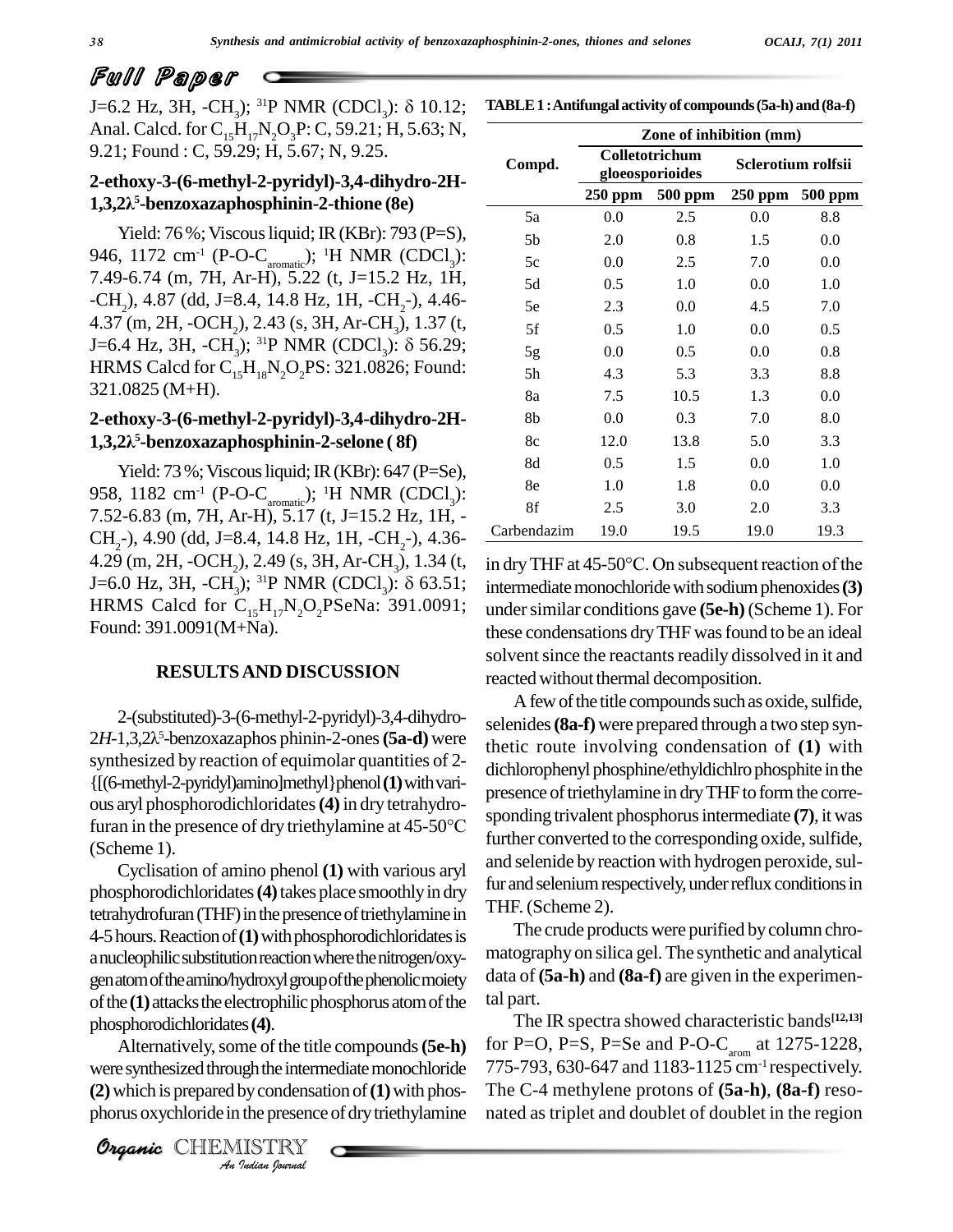|            | <b>Staphylococcus aureus</b> |           |         | <b>Bacillus</b> subtilis |                          | Escherichia coli         |                          |                          | Klebsiella pneumoniae    |                          |                          |                |
|------------|------------------------------|-----------|---------|--------------------------|--------------------------|--------------------------|--------------------------|--------------------------|--------------------------|--------------------------|--------------------------|----------------|
| Compd.     | $100$ ppm                    | $200$ ppm | 300 ppm | $100$ ppm                | <b>200 ppm</b>           | <b>300 ppm</b>           | $100$ ppm                | <b>200 ppm</b>           | 300 ppm                  | $100$ ppm                | <b>200 ppm</b>           | <b>300 ppm</b> |
| 5a         | 3.0                          | 4.1       | 6.0     | $\overline{\phantom{a}}$ | 2.1                      | 4.0                      | $\overline{\phantom{a}}$ | $\overline{\phantom{a}}$ | 2.0                      | 2.2                      | 3.1                      | 5.0            |
| 5b         | 10.0                         | 11.2      | 13.1    | 8.0                      | 10.2                     | 11.1                     | 3.0                      | 5.2                      | 6.0                      | 10.1                     | 11.2                     | 13.0           |
| 5c         | 8.0                          | 9.2       | 11.0    | 10.1                     | 12.4                     | 15.0                     | 6.1                      | 8.2                      | 9.0                      | 11.0                     | 13.2                     | 18.1           |
| 5d         | 7.0                          | 8.3       | 10.0    | 8.2                      | 10.0                     | 13.0                     | 4.8                      | 6.0                      | 8.0                      | 10.0                     | 12.2                     | 15.0           |
| 5e         | 9.0                          | 10.1      | 12.2    | 8.2                      | 12.3                     | 16.2                     | 3.2                      | 4.4                      | 6.0                      | 13.1                     | 16.0                     | 19.2           |
| 5f         | $\overline{\phantom{a}}$     | 3.2       | 5.2     | $\overline{\phantom{a}}$ | $\overline{\phantom{a}}$ | $\overline{\phantom{a}}$ | $\overline{\phantom{a}}$ | 2.0                      | 3.1                      | $\overline{\phantom{a}}$ | 2.8                      | 4.1            |
| 5g         | 2.2                          | 4.1       | 5.1     | $\overline{\phantom{a}}$ | $\overline{\phantom{a}}$ | 1.2                      | $\overline{\phantom{a}}$ | 3.0                      | 5.2                      | $\overline{\phantom{a}}$ | $\overline{\phantom{a}}$ | 1.5            |
| 5h         | 10.0                         | 11.1      | 13.2    | 8.2                      | 10.2                     | 11.2                     | 5.0                      | 6.2                      | 8.1                      | 7.4                      | 8.2                      | 10.0           |
| 8a         | 4.0                          | 5.1       | 7.0     | 10.1                     | 12.0                     | 13.2                     | 2.1                      | 4.2                      | 7.0                      | 2.0                      | 2.5                      | 5.3            |
| 8b         | 12.1                         | 15.2      | 19.0    | 9.3                      | 13.0                     | 15.8                     | 8.2                      | 12.3                     | 14.0                     | 5.2                      | 6.0                      | 7.2            |
| 8c         | 13.2                         | 14.2      | 16.0    | 9.0                      | 12.1                     | 14.0                     | 7.0                      | 12.0                     | 15.1                     | 6.1                      | 9.0                      | 10.0           |
| 8d         | $\overline{\phantom{a}}$     | 2.0       | 3.0     | $\overline{\phantom{a}}$ | $\overline{\phantom{a}}$ | $\overline{\phantom{a}}$ | $\overline{\phantom{a}}$ | $\overline{\phantom{a}}$ | $\overline{\phantom{a}}$ | $\overline{\phantom{a}}$ | $\overline{\phantom{a}}$ | 2.2            |
| 8e         | $\overline{\phantom{a}}$     | 3.2       | 5.1     | 8.0                      | 11.2                     | 13.0                     | 5.2                      | 6                        | 7.8                      | 12.2                     | 15.1                     | 18.0           |
| 8f         | 7.0                          | 8.1       | 10.2    | 8.2                      | 12.1                     | 14.1                     | 6.2                      | 8.0                      | 9.2                      | 13.2                     | 14.0                     | 14.0           |
| Gentamycin | 19.0                         |           |         | 19.0                     |                          |                          | 20.0                     |                          |                          | 18.0                     |                          |                |

**TABLE2 :Antibacterial activity of compounds(5a-h)and(8a-f)**

**-<sup>í</sup> indicates no activity**

5.47-4.87 ppm indicating their non-equivalence and coupling with phosphorus in the six membered chair conformation ofbenzoxazaphosphinine ringsystem**[14]**. The <sup>13</sup>C NMR chemical shifts of the compounds  $(5a)$ ,  $D^0$ **(5c)**, **(5e)** and **(8a)** were observed in the expected range<sup>[15]</sup>. The <sup>31</sup>P NMR chemical shifts of compounds <sup>IOT p1</sup> **(5a-h)**, **(8a)** and **(8d)** appeared in the region -10.21 to 14.2 ppm. Other compounds **(8b)**, **(8c)**, **(8e)** and **(5a-h), (8a)** and **(8d)** appeared in the region -10.21 to 14.2 ppm. Other compounds **(8b), (8c), (8e)** and **(8f)**, gave signals at  $\delta$  75.67, 79.79, 56.29 and 63.51 respectivelydepending on the nature of atoms present at phosphorus **[16]**.

#### **Bioactivity**

Susceptibility of test organisms to the title compounds was determined by employing the standard disc diffusion technique<sup>[17]</sup>. All the compounds (5a-h) and [3] (a) **(8a-f)** were tested for their antifungal activity against the growth of *Colletotrichum gloeosporioides* and *Sclerotium rolfsii* at concentrations 250 and 500 ppm. Carbendazim is used as reference (TABLE 1). All the Unique Global Herbicide, American compounds  $(5e \text{ h})$  and  $(9e \text{ f})$  was agreemed for their city', Washington, DC, (1997). compounds**(5a-h)** and **(8a-f)** were screened for their antibacterial activity against the growth of *Staphylo coccus aureus, Bacillus subtilis, Escherichia coli and Klebsiella pneumoniae* at concentrations 100, 200 and 300 ppm. Gentamycin is used as reference  $(TABLE2)$ .

#### **ACKNOWLEDGEMENTS**

The authors express their thanks to Prof. C. Devendranatha Reddy, S.V. University, Tirupati, for his helpful discussions and Director, IISc, Bangalore, India for providing spectral data.

#### **REFERENCES**

- **EXEERENCES**<br> **[1]** (a) L.D.Quin; 'A Guide to Organophosphorus Chem-(a) L.D.Quin; 'A Guide to Organophosphorus Chem-<br>istry', Wiley Interscience; New York, (2000); (b) (a) L.D.Quin; 'A Guide to Organophosphorus Chemistry', Wiley Interscience; New York, (2000); (b)<br>R.Engel; 'Hand book of Organophosphorus Chemistry', Wiley Interscience; New York, (2000);<br>R.Engel; 'Hand book of Organophosphorus Che<br>istry', Marcel Dekker; New York, (1992).
- **[2] (a)** F.H.Westheimer; Science, **235**, 1173 **(1987)**; **(b)** H.Seto, T.Kuzuyama; Nat.Prod.Rep., **16**, 589 **(1999)**.
- **[3] (a)** P.Kafarski, B.Lejczak; Curr.Med.Chem., **1**, 301 **(2001)**; **(b)** M.M.Mader, P.A.Bartlett; Chem.Rev., **97***,* 1281 **(1997)**. **(2001); (b)** M.M.Mader, P.A.Bartlett; Chem.Rev.,<br>**97**, 1281 **(1997)**.<br>**[4]** J.E.Franz, M.K.Mao, J.A.Sikorski; Glyphosate: 'A
- Unique Global Herbicide, American Chemical So- J.E.Franz, M.K.Mao, J.A.Sikorski; G<br>Unique Global Herbicide, American<br>ciety<sup>'</sup>, Washington, DC, (**1997**).
- **Organic***An***(1989)**; **(b)** T.Rein, T.M.Pedersen; Synthesis, 579 nthesis, 579<br>*Dougherty,*<br>0**04**).<br>paa, F.Fulop,<br>**J.J.**<br>*IlSTRY* **[5] (a)** B.E.Maryanoff, A.B.Reitz; Chem.Rev., **89**, 863 **(2002)**; **(c)** M.D.McReynolds, J.M.Dougherty, P.R.Hanson; Chem.Rev., **104**, 2239 **(2004)**.
- **[6]** H.Kivela, Z.Zalan, P.Tahtinen, R.Sillanpaa, F.Fulop, K.Pihlaja; Eur.J.Org.Chem., 1189, **(2005)**.